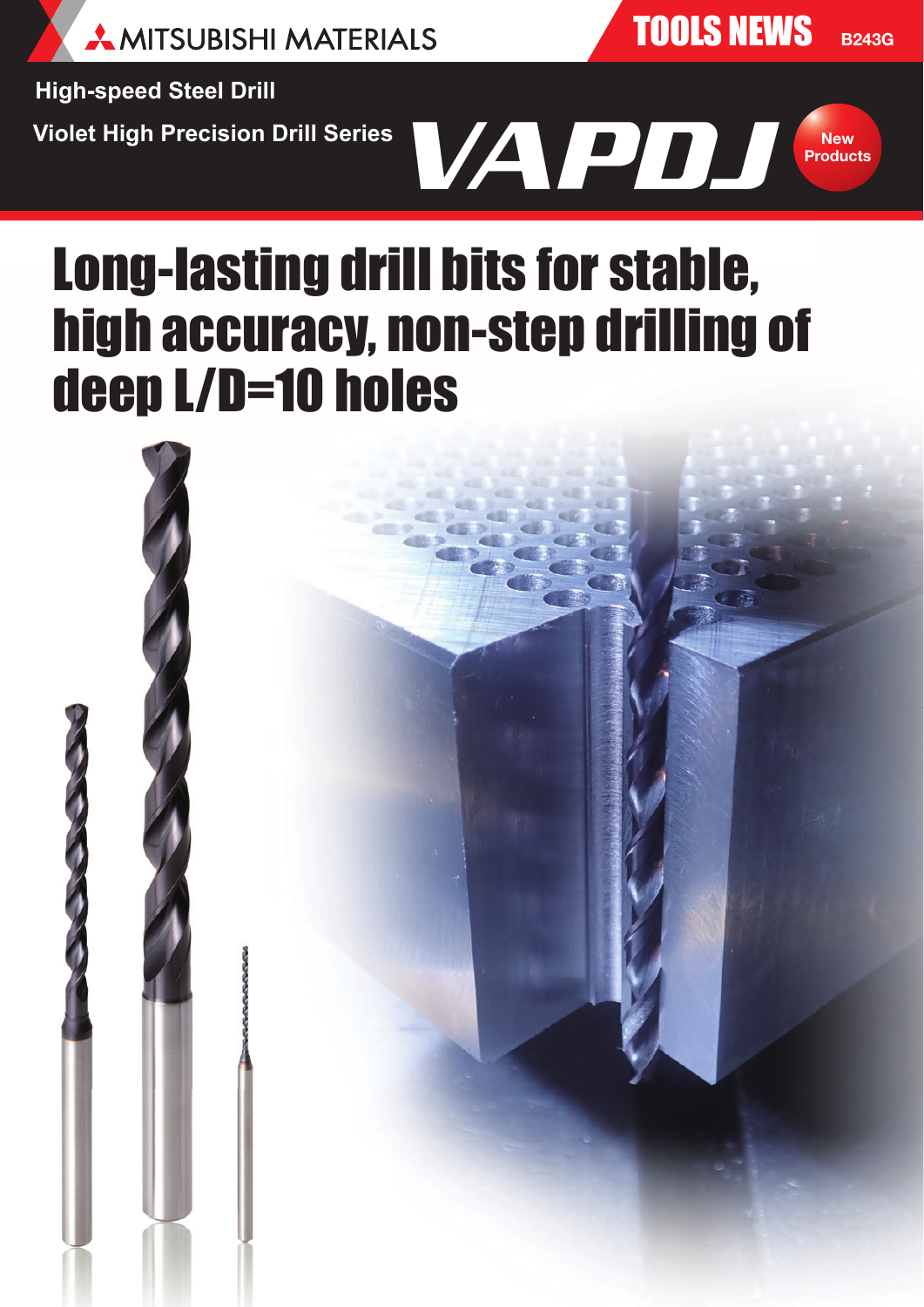**High-speed Steel Drill**



## **Violet High Precision Drill Series**

# **Long-lasting drill bits for stable, high accuracy, non-step drilling of deep L/D=10 holes**

# **Cutter Shape Ensures both Rigidity and Good Chip Ejection**

We've employed our proprietary high-rigidity cross-section shape to optimise flute thickness. Furthermore, by increasing the size of the chip pocket on the flute sweep side, we achieved both good tool rigidity and chip ejection.

#### Cross Section of the Flute Tip Side



Straightness and breakage resistance are improved by increasing core shaft thickness.

#### Cross Section of the Cutter Sweep Side



Chip ejection during deep drilling is improved by increasing the size of the chip pocket.

# **Flute Smoothing**

The flutes have been smoothed to improve chip ejection. This allows L/D = 10 deep holes to be bored without \*stepping.

\*Non-step drilling of horizontal holes by lathe or horizontal M/C is not recommended.

# VAPDJ



#### **Conventional**



<Cutting Conditions><br>Drill : V : VAPDJD0460<br>: AISI 1055 Work Material : AISI 1 Hole Depth Cutting Speed **vc** : 25m/min Feed Rate **fr** : 0.14 mm/rev<br>Cutting Mode : Through Hole Cutting Mode Emulsion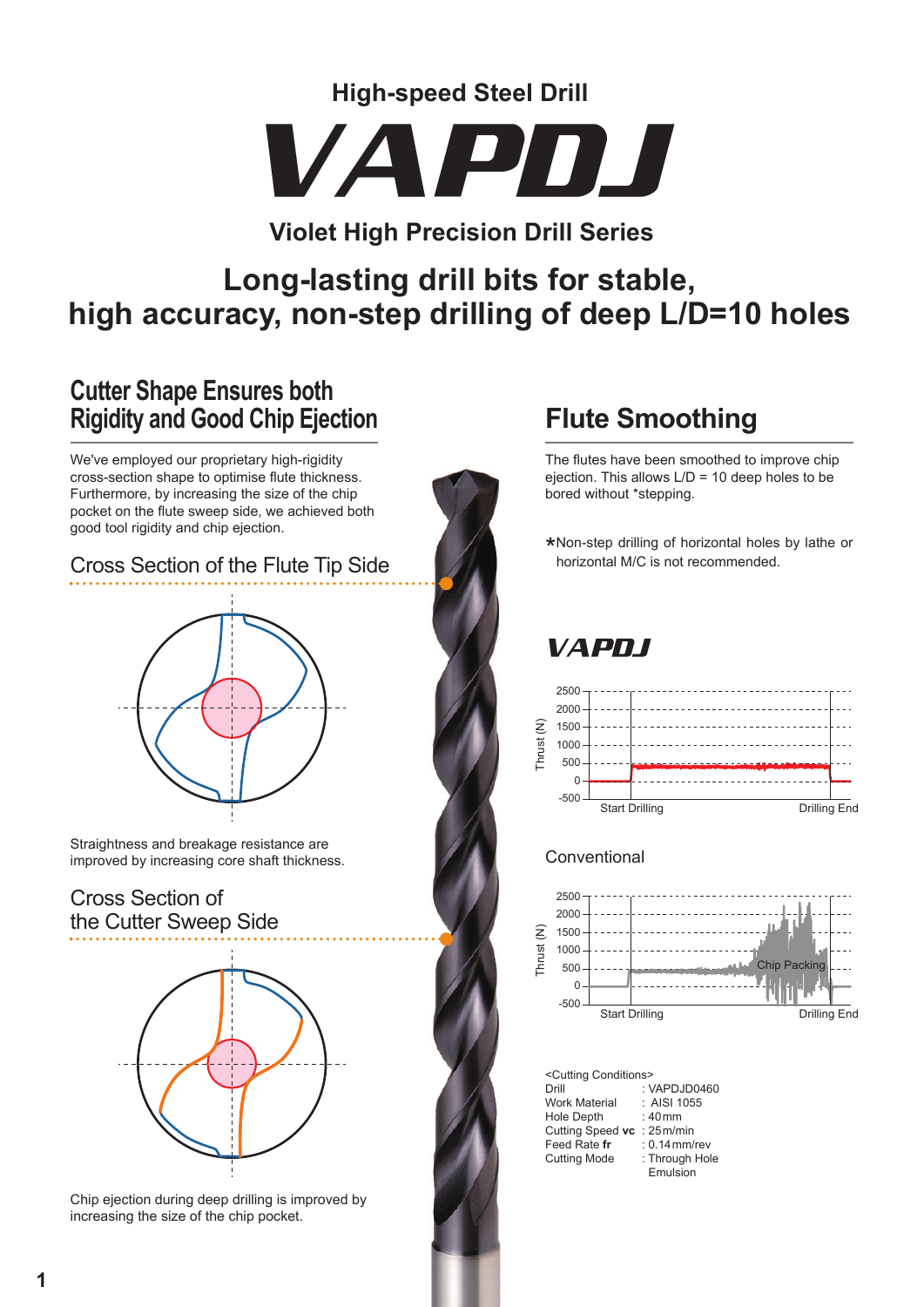# **Cutting Performance**

### **Stable Non-step Drilling of L/D = 10 Deep Holes**

Stable processing and long service life have been achieved for non-step drilling of even small diameter deep holes.





**TEST1** 960 holes



Feed Rate **fr** : 0.06mm/rev Cutting Mode : Blind Hole Non-step Drilling Emulsion

## **Tool Life Comparison**

Achieves long life without defects or breaks compared to conventional bits.





<Cutting Conditions><br>Drill : : VAPDJD0680 Work Material : AISI 1055 Hole Depth : 50mm Cutting Speed **vc** : 25m/min



**Fracture**  $150$  hol

Feed Rate **fr** : 0.16mm/rev Cutting Mode : Through Hole Non-step Drilling Emulsion

#### **Hole Position Accuracy Comparison (Hole Position Displacement)**

Manifests good biting performance compared to conventional products, enabling high precision machining with minimal hole deformation.





| <cutting conditions=""></cutting> |                     |
|-----------------------------------|---------------------|
| Drill                             | : $VAPDJD0680$      |
| Work Material                     | : AISI 1055         |
| Hole Depth                        | $:50 \,\mathrm{mm}$ |
| Cutting Speed vc : 25m/min        |                     |
| Feed Rate fr                      | $: 0.16$ mm/rev     |
| <b>Cutting Mode</b>               | : Through Hole      |
|                                   | Non-step Drilling   |
|                                   | Emulsion            |
|                                   |                     |
| $\bullet$ $VAP$ DJ                |                     |
| Conventional A                    |                     |

Conventional B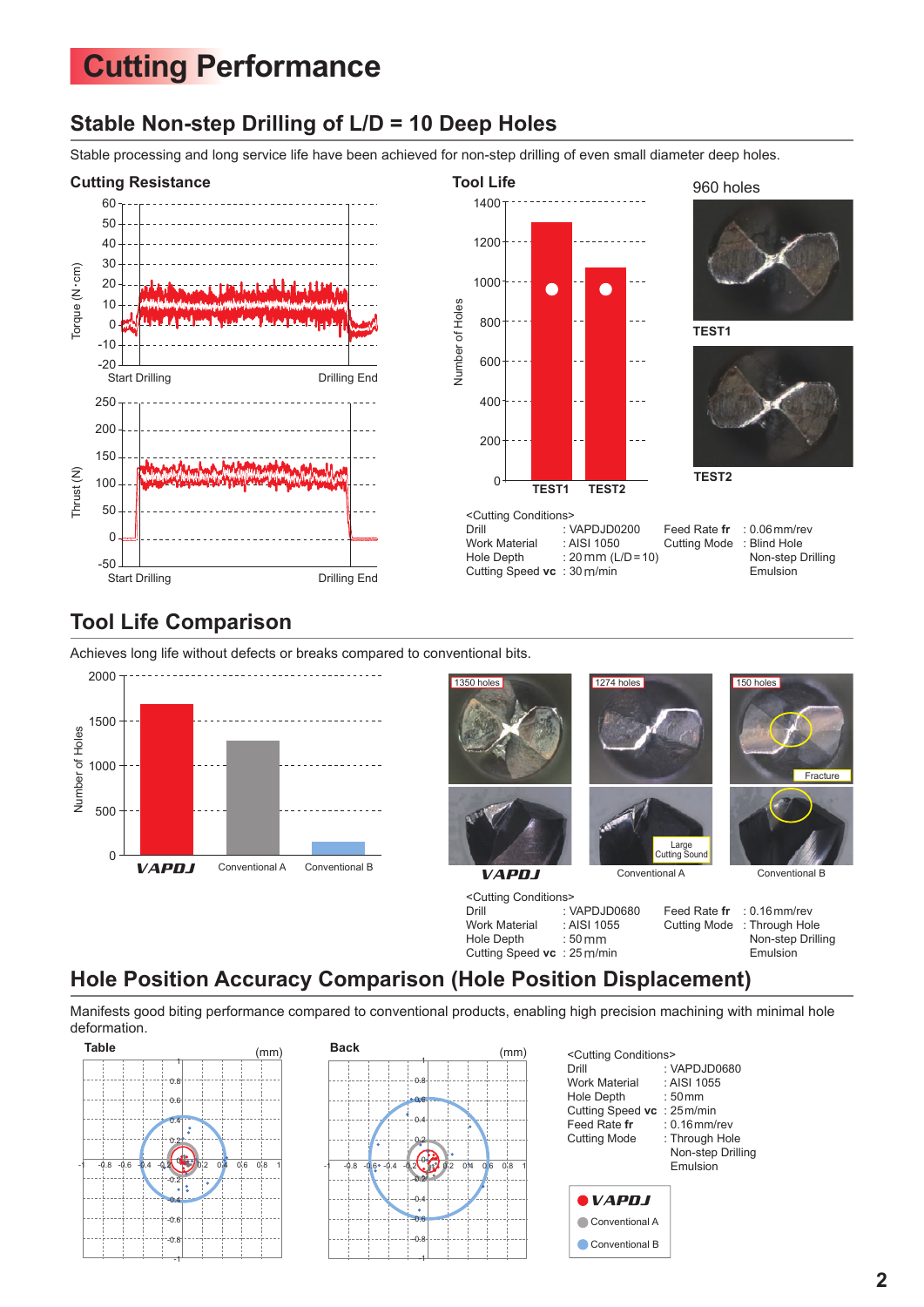#### **High-speed Steel Drill**











(mm)

**C** Long-lasting drill bits for stable, high accuracy, non-step drilling of deep L/D=10 holes

| <b>Order Number</b>      | DC         | <b>LCF</b>   | <b>OAL</b>     | LF         | <b>PL</b>  | <b>DCON</b>         | <b>Stock</b>           | <b>Order Number</b> | DC   | <b>LCF</b> | <b>OAL</b> | LF  | <b>PL</b> | <b>DCON</b>    | <b>Stock</b> |
|--------------------------|------------|--------------|----------------|------------|------------|---------------------|------------------------|---------------------|------|------------|------------|-----|-----------|----------------|--------------|
| VAPDJD0100               | 1.0        | 18.3         | 66.3           | 66         | 0.3        | 3                   | $\bullet$              | VAPDJD0500          | 5.0  | 73.0       | 122.0      | 121 | 1.0       | 6              | C            |
| VAPDJD0110               | 1.1        | 22.3         | 66.3           | 66         | 0.3        | 3                   | $\bullet$              | VAPDJD0510          | 5.1  | 73.1       | 122.1      | 121 | 1.1       | $6\phantom{1}$ |              |
| VAPDJD0120               | 1.2        | 22.4         | 66.4           | 66         | 0.4        | 3                   | $\bullet$              | VAPDJD0520          | 5.2  | 73.1       | 122.1      | 121 | 1.1       | 6              |              |
| VAPDJD0130               | 1.3        | 22.4         | 66.4           | 66         | 0.4        | 3                   | $\bullet$              | VAPDJD0530          | 5.3  | 73.1       | 122.1      | 121 | 1.1       | $6\phantom{1}$ |              |
| VAPDJD0140               | 1.4        | 24.4         | 66.4           | 66         | 0.4        | 3                   | ●                      | VAPDJD0540          | 5.4  | 79.1       | 129.1      | 128 | 1.1       | 6              |              |
| VAPDJD0150               | 1.5        | 24.5         | 66.5           | 66         | 0.5        | 3                   | $\bullet$              | VAPDJD0550          | 5.5  | 79.1       | 129.1      | 128 | 1.1       | $6\phantom{1}$ |              |
| VAPDJD0160               | 1.6        | 30.5         | 71.5           | 71         | 0.5        | 3                   | ●                      | VAPDJD0560          | 5.6  | 79.2       | 129.2      | 128 | 1.2       | 6              |              |
| VAPDJD0170               | 1.7        | 30.5         | 71.5           | 71         | 0.5        | 3                   | $\bullet$              | VAPDJD0570          | 5.7  | 79.2       | 129.2      | 128 | 1.2       | $6\phantom{1}$ |              |
| VAPDJD0180               | 1.8        | 33.5         | 71.5           | 71         | 0.5        | 3                   |                        | VAPDJD0580          | 5.8  | 79.2       | 129.2      | 128 | 1.2       | 6              |              |
| VAPDJD0190               | 1.9        | 33.6         | 71.6           | 71         | 0.6        | 3                   | $\bullet$              | VAPDJD0590          | 5.9  | 79.2       | 129.2      | 128 | 1.2       | $6\phantom{1}$ |              |
| VAPDJD0200               | 2.0        | 36.4         | 81.4           | 81         | 0.4        | 3                   | $\bullet$              | VAPDJD0600          | 6.0  | 79.2       | 129.2      | 128 | 1.2       | 6              |              |
| VAPDJD0210               | 2.1        | 36.4         | 81.4           | 81         | 0.4        | 3                   | $\bullet$              | VAPDJD0650          | 6.5  | 85.4       | 135.4      | 134 | 1.4       | 8              |              |
| VAPDJD0220               | 2.2        | 36.5         | 81.5           | 81         | 0.5        | 3                   | ●                      | VAPDJD0680          | 6.8  | 91.4       | 141.4      | 140 | 1.4       | 8              |              |
| VAPDJD0230               | 2.3        | 36.5         | 81.5           | 81         | 0.5        | 3                   | $\bullet$              | VAPDJD0690          | 6.9  | 91.4       | 141.4      | 140 | 1.4       | 8              |              |
| VAPDJD0240               | 2.4        | 39.5         | 81.5           | 81         | 0.5        | 3                   | O                      | VAPDJD0700          | 7.0  | 91.5       | 141.5      | 140 | 1.5       | 8              |              |
| VAPDJD0250               | 2.5        | 39.5         | 81.5           | 81         | 0.5        | 3                   | $\bullet$              | VAPDJD0710          | 7.1  | 91.5       | 141.5      | 140 | 1.5       | 8              |              |
| VAPDJD0260               | 2.6        | 39.5         | 81.5           | 81         | 0.5        | 3                   |                        | VAPDJD0750          | 7.5  | 91.6       | 141.6      | 140 | 1.6       | 8              |              |
| VAPDJD0270               | 2.7        | 45.6         | 81.6           | 81         | 0.6        | 3                   | $\bullet$              | VAPDJD0780          | 7.8  | 97.6       | 147.6      | 146 | 1.6       | 8              |              |
| VAPDJD0280               | 2.8        | 45.6         | 81.6           | 81         | 0.6        | 3                   | $\bullet$              | VAPDJD0790          | 7.9  | 97.6       | 147.6      | 146 | 1.6       | 8              |              |
| VAPDJD0290               | 2.9        | 45.6         | 81.6           | 81         | 0.6        | 3                   | $\bullet$              | VAPDJD0800          | 8.0  | 97.7       | 147.7      | 146 | 1.7       | 8              |              |
| VAPDJD0300               | 3.0        | 45.6         | 81.6           | 81         | 0.6        | 3                   |                        | VAPDJD0850          | 8.5  | 103.8      | 158.8      | 157 | 1.8       | 10             |              |
| VAPDJD0310               | 3.1        | 51.6         | 102.6          | 102        | 0.6        | $\overline{4}$      | $\bullet$              | VAPDJD0860          | 8.6  | 115.8      | 170.8      | 169 | 1.8       | 10             |              |
| VAPDJD0320               | 3.2        | 51.7         | 102.7          | 102        | 0.7        | 4                   | O                      | VAPDJD0900          | 9.0  | 115.9      | 170.9      | 169 | 1.9       | 10             |              |
| VAPDJD0330               | 3.3        | 51.7         | 102.7          | 102        | 0.7        | $\overline{4}$      | $\bullet$              | VAPDJD0950          | 9.5  | 116.0      | 171.0      | 169 | 2.0       | 10             |              |
| VAPDJD0340               | 3.4        | 54.7         | 102.7          | 102        | 0.7        | 4                   |                        | VAPDJD0960          | 9.6  | 122.0      | 177.0      | 175 | 2.0       | 10             |              |
| VAPDJD0350               | 3.5        | 54.7         | 102.7          | 102        | 0.7        | $\overline{4}$      | $\bullet$              | VAPDJD1000          | 10.0 | 122.1      | 177.1      | 175 | 2.1       | 10             | Г            |
| VAPDJD0360               | 3.6        | 57.8         | 102.8          | 102        | 0.8        | 4                   | ●                      |                     |      |            |            |     |           |                |              |
| VAPDJD0370               | 3.7        | 57.8         | 102.8          | 102        | 0.8        | $\overline{4}$      | $\bullet$              |                     |      |            |            |     |           |                |              |
| VAPDJD0380               | 3.8        | 60.8         | 102.8          | 102        | 0.8        | 4                   | ●                      |                     |      |            |            |     |           |                |              |
| VAPDJD0390               | 3.9        | 60.8         | 102.8          | 102        | 0.8        | $\overline{4}$      | $\bullet$              |                     |      |            |            |     |           |                |              |
| VAPDJD0400<br>VAPDJD0410 | 4.0        | 60.8         | 102.8          | 102        | 0.8        | 4                   | O                      |                     |      |            |            |     |           |                |              |
|                          | 4.1        | 60.9         | 118.9          | 118        | 0.9        | 6                   | $\bullet$              |                     |      |            |            |     |           |                |              |
| VAPDJD0420               | 4.2        | 60.9         | 118.9          | 118        | 0.9        | 6                   | $\bullet$              |                     |      |            |            |     |           |                |              |
| VAPDJD0430               | 4.3        | 66.9         | 118.9          | 118        | 0.9        | $6\phantom{1}$      | $\bullet$              |                     |      |            |            |     |           |                |              |
| VAPDJD0440<br>VAPDJD0450 | 4.4<br>4.5 | 66.9<br>66.9 | 118.9<br>118.9 | 118<br>118 | 0.9<br>0.9 | 6<br>$6\phantom{1}$ | $\bullet$<br>$\bullet$ |                     |      |            |            |     |           |                |              |
| VAPDJD0460               | 4.6        |              | 67.0 122.0     | 121        | 1.0        | 6                   | $\bullet$              |                     |      |            |            |     |           |                |              |
| VAPDJD0470               | 4.7        | 67.0         | 122.0          | 121        |            | 6                   | $\bullet$              |                     |      |            |            |     |           |                |              |
| VAPDJD0480               | 4.8        | 73.0         | 122.0          | 121        | 1.0<br>1.0 | 6                   |                        |                     |      |            |            |     |           |                |              |
| VAPDJD0490               | 4.9        |              | 73.0 122.0     | 121        | 1.0        | 6                   | $\bullet$              |                     |      |            |            |     |           |                |              |
|                          |            |              |                |            |            |                     |                        |                     |      |            |            |     |           |                |              |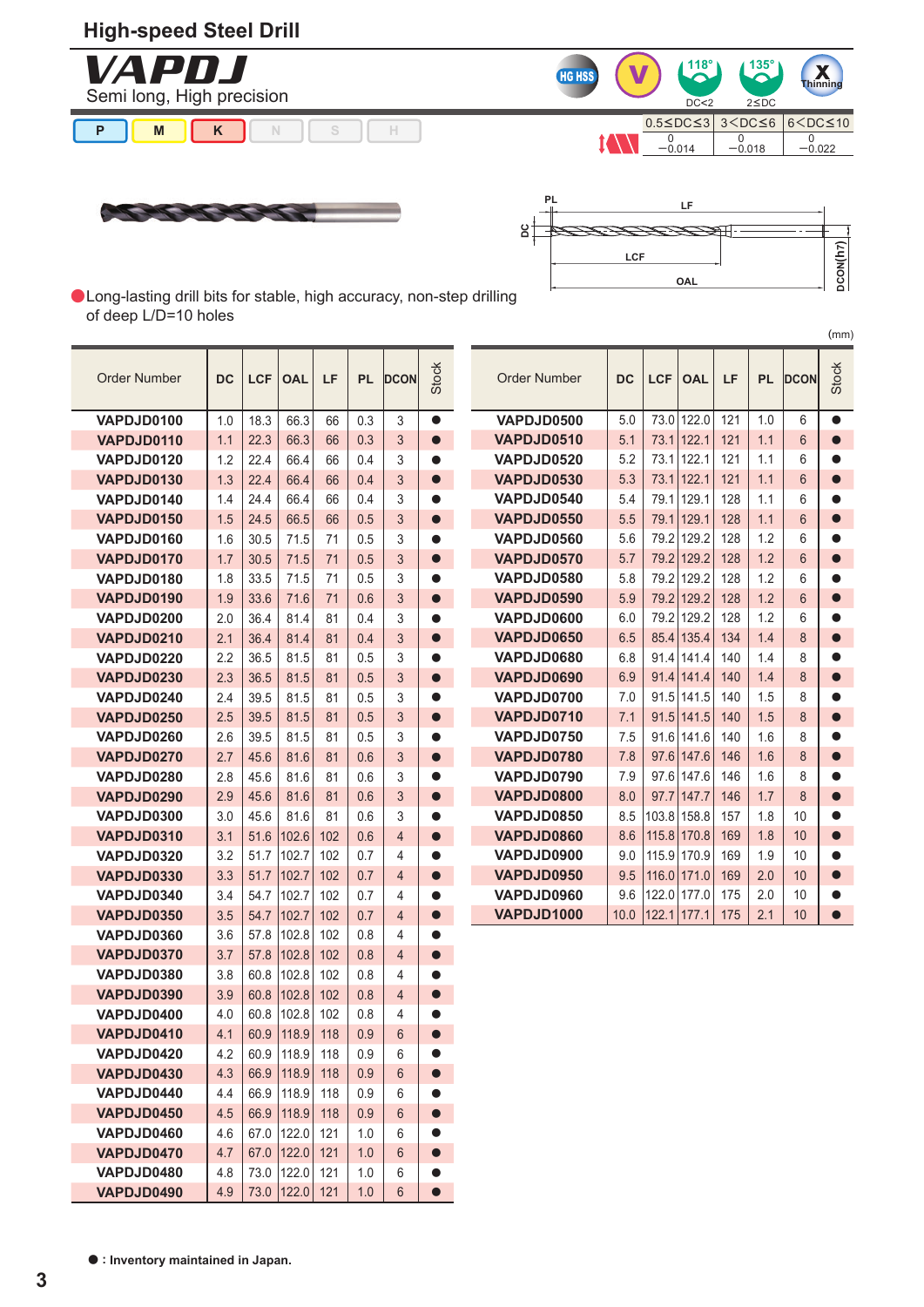| <b>Work</b><br>material | Mild steel $(180HB)$<br>AISI 1010 etc. |                | Carbon steel, Alloy steel<br>Gray cast iron<br>AISI 1045, AISI 4140,<br>AISI No 45 B etc. |                | Ferritic stainless steel<br>Martensitic stainless steel<br>AISI D2, AISI 430,<br>AISI 420, AISI 440 etc. |                | Alloy tool steel (Low-hardness materials)   Alloy tool steel (-40HRC)<br>AISI H13 etc. |                |  |  |
|-------------------------|----------------------------------------|----------------|-------------------------------------------------------------------------------------------|----------------|----------------------------------------------------------------------------------------------------------|----------------|----------------------------------------------------------------------------------------|----------------|--|--|
| <b>DC</b>               | $\mathsf{n}$<br>$(min^{-1})$           | fr<br>(mm/rev) | $\mathbf n$<br>$(min^{-1})$                                                               | fr<br>(mm/rev) | $\mathsf{n}$<br>$(min^{-1})$                                                                             | fr<br>(mm/rev) | $\mathbf n$<br>$(min^{-1})$                                                            | fr<br>(mm/rev) |  |  |
| 1.0                     | 7800                                   | 0.030          | 6000                                                                                      | 0.030          | 3600                                                                                                     | 0.026          | 2400                                                                                   | 0.018          |  |  |
| 1.2                     | 6500                                   | 0.036          | 5000                                                                                      | 0.036          | 3200                                                                                                     | 0.030          | 2000                                                                                   | 0.022          |  |  |
| 1.6                     | 5700                                   | 0.045          | 4400                                                                                      | 0.045          | 2800                                                                                                     | 0.034          | 1760                                                                                   | 0.024          |  |  |
| 2.0                     | 5200                                   | 0.060          | 4000                                                                                      | 0.060          | 2400                                                                                                     | 0.040          | 1600                                                                                   | 0.030          |  |  |
| 2.5                     | 4200                                   | 0.075          | 3200                                                                                      | 0.075          | 1900                                                                                                     | 0.050          | 1280                                                                                   | 0.037          |  |  |
| 3.2                     | 3200                                   | 0.100          | 2500                                                                                      | 0.100          | 1500                                                                                                     | 0.070          | 1000                                                                                   | 0.050          |  |  |
| 4.0                     | 2600                                   | 0.120          | 2000                                                                                      | 0.120          | 1200                                                                                                     | 0.084          | 800                                                                                    | 0.060          |  |  |
| 5.0                     | 2100                                   | 0.150          | 1600                                                                                      | 0.150          | 960                                                                                                      | 0.110          | 640                                                                                    | 0.075          |  |  |
| 6.5                     | 1600                                   | 0.180          | 1200                                                                                      | 0.160          | 720                                                                                                      | 0.130          | 480                                                                                    | 0.080          |  |  |
| 8.0                     | 1300                                   | 0.200          | 1000                                                                                      | 0.180          | 600                                                                                                      | 0.150          | 400                                                                                    | 0.090          |  |  |
| 10.0                    | 1000                                   | 0.240          | 800                                                                                       | 0.220          | 480                                                                                                      | 0.180          | 320                                                                                    | 0.110          |  |  |

#### **Recommended Cutting Conditions**

1) Please reduce the revolution and feed rate depending on the drilling situation when the installation of workpiece or machine lacks rigidity.

2) Please use a collet type drill chuck or a milling chuck.

3) Use sufficient cutting fluid.

4) Depending on machining conditions, non-step machining may make chip ejection difficult, or cause chip elongation. In these cases, please use step processing. Step amount should be between DCx1 - DCx3.

The cutting conditions mentioned above are standard when using water soluble coolant.

Lower the revolution when insoluble cutting fluid is used.

If the revolution speed the intermediate diameter is not listed in the table, match it to the large diameter side and closest drill diameter conditions. Set the feed rate per revolution to a suitable value with the recommended feed rate of the closest drill diameter as the standard.

(mm)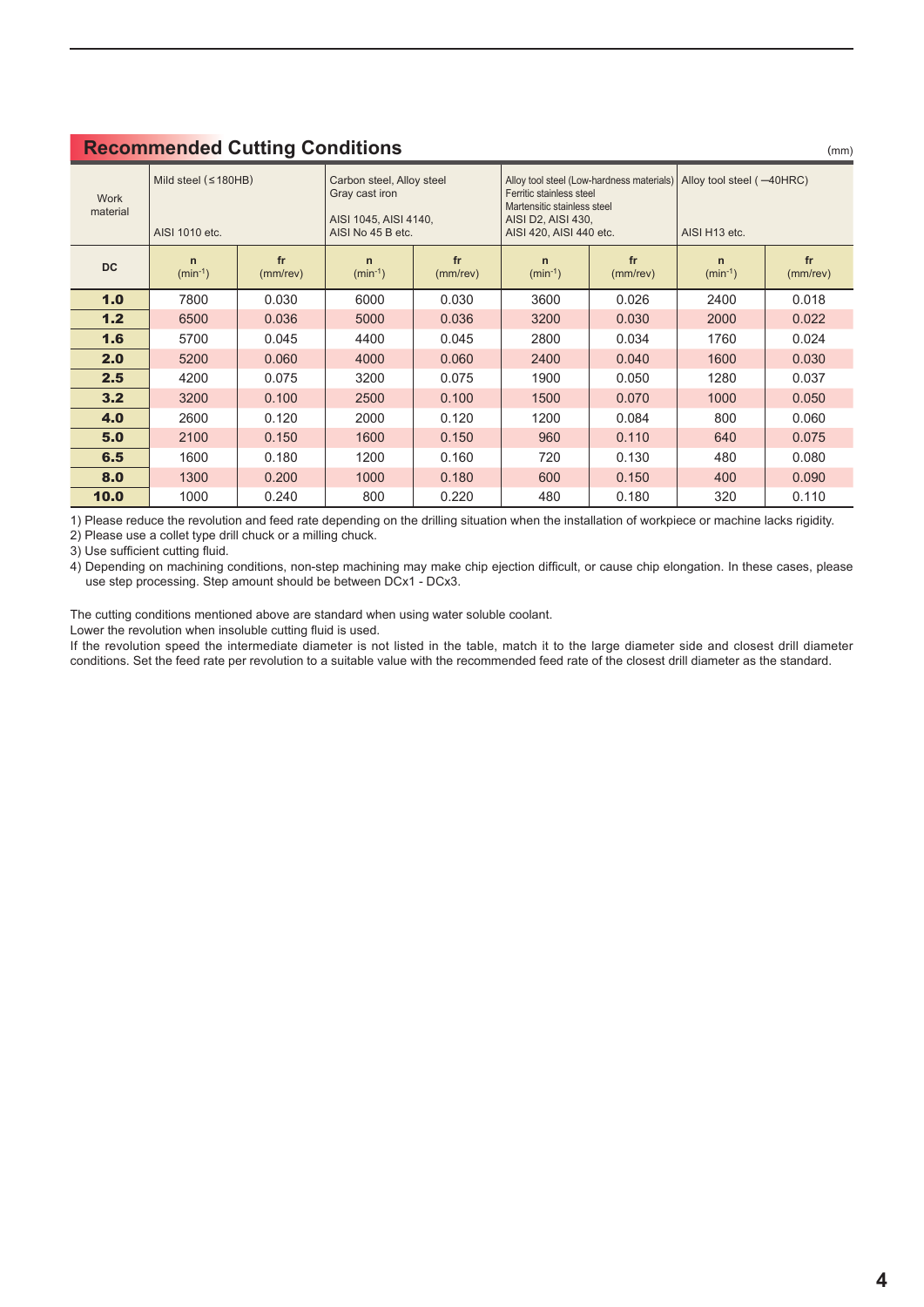# **Memo**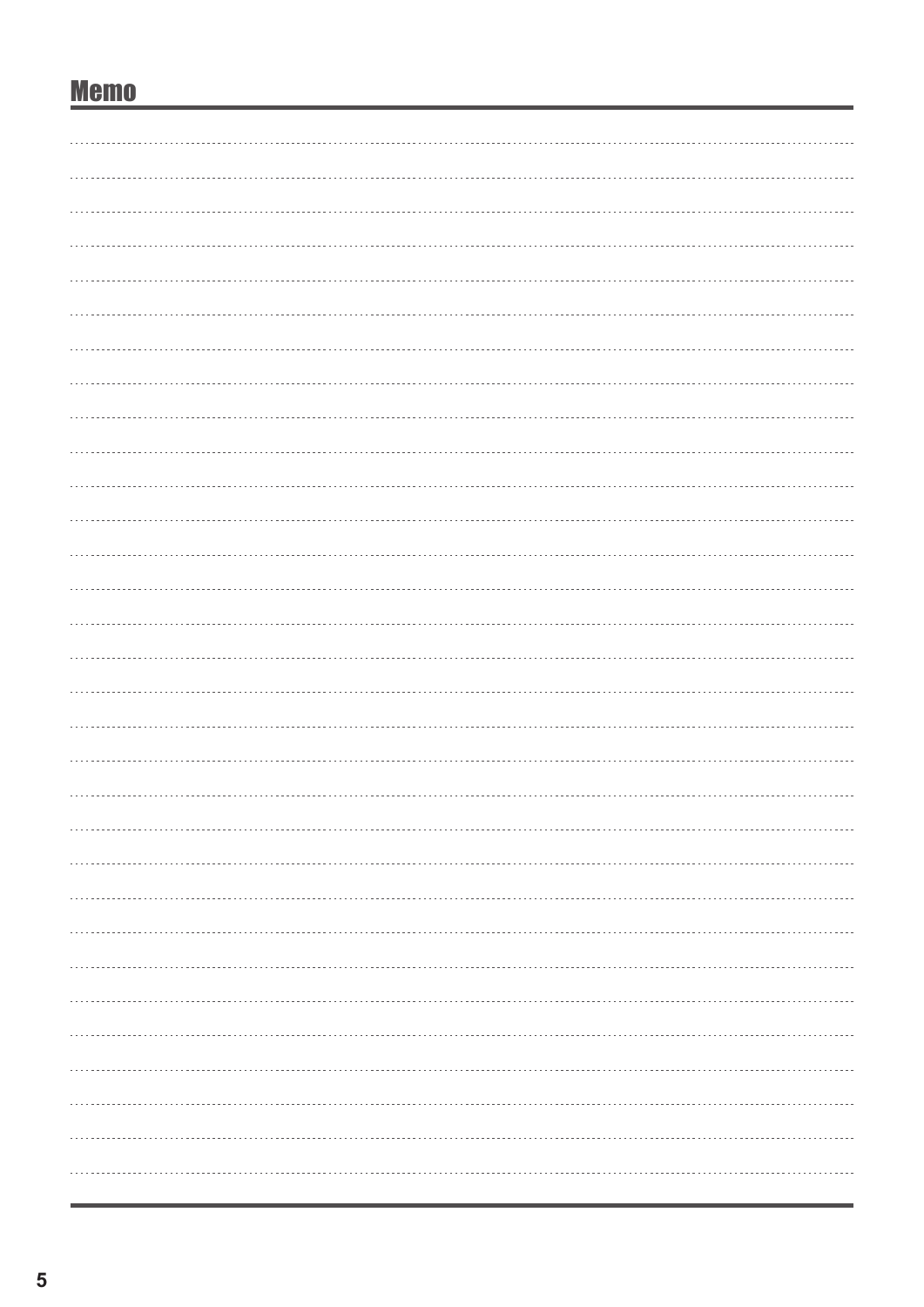# **Memo**